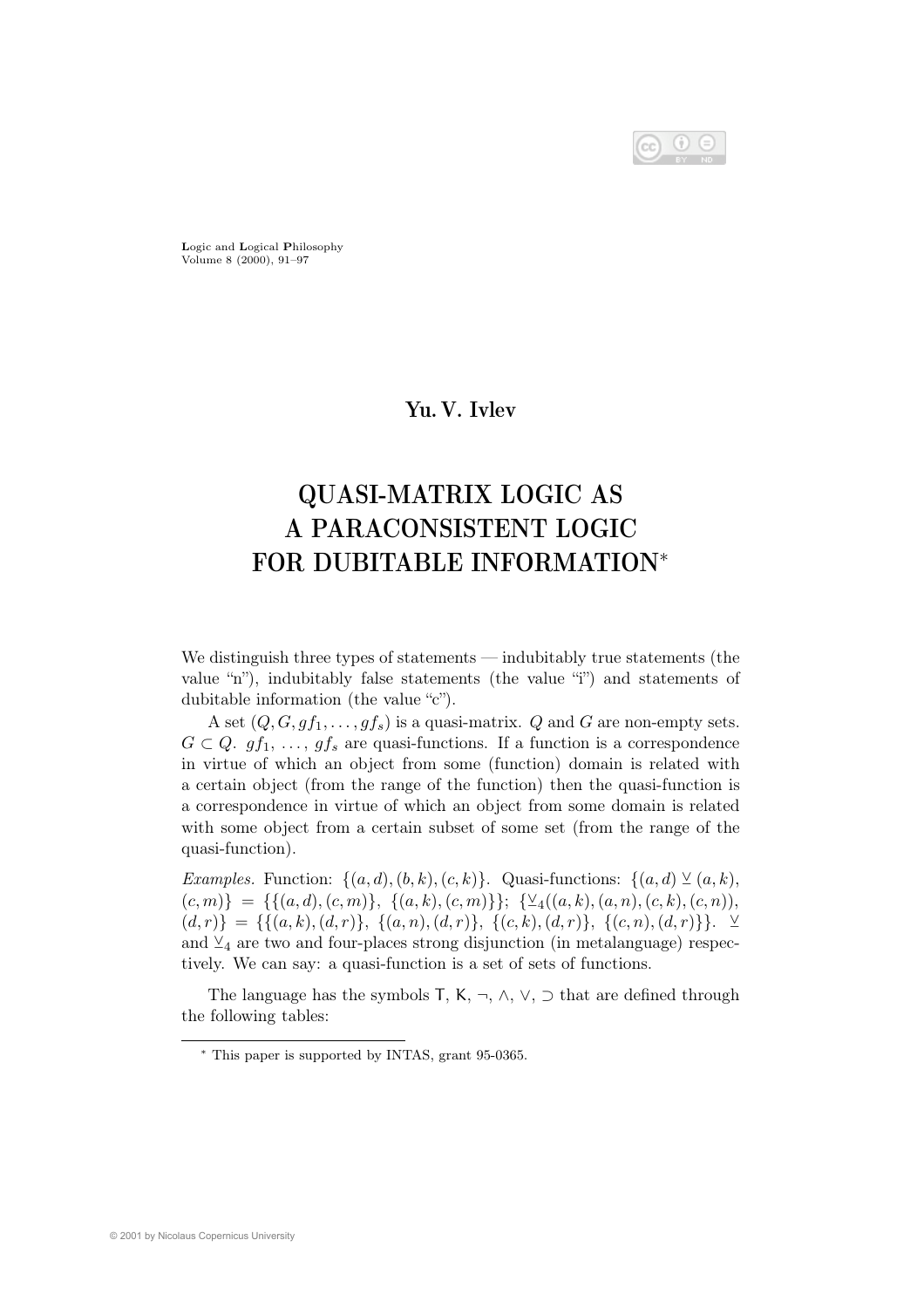

## 92 Yu. V. Ivlev

|  | $A$ $\neg A$ $\neg A$ $\neg A$ $\swarrow$ $A$                                                                                                                        |  |  | $\begin{tabular}{ c c c c c } \hline $\wedge$ & $n$ & $c$ & $i$ \\ \hline \end{tabular}$                                                                      |  |
|--|----------------------------------------------------------------------------------------------------------------------------------------------------------------------|--|--|---------------------------------------------------------------------------------------------------------------------------------------------------------------|--|
|  | $\begin{tabular}{ c c c c c } \hline n & i & n & n \\ \hline $c$ & $c$ & $i$ & $n$ \\ $i$ & $n$ & $i$ & $i$ \\ \hline $i$ & $n$ & $i$ & $i$ \\ \hline \end{tabular}$ |  |  | $\begin{tabular}{c cc cc} \hline n & c & c & i \\ \hline c & c & i/c & c \\ i & i & i & i \\ \hline \end{tabular}$                                            |  |
|  |                                                                                                                                                                      |  |  |                                                                                                                                                               |  |
|  |                                                                                                                                                                      |  |  |                                                                                                                                                               |  |
|  |                                                                                                                                                                      |  |  |                                                                                                                                                               |  |
|  |                                                                                                                                                                      |  |  |                                                                                                                                                               |  |
|  | $\begin{tabular}{c cc} $\vee$ & $n$ & $c$ & $i$ \\ \hline $n$ & $n$ & $n$ & $n$ \\ $n$ & $n$ & $n/c$ & $i$ \\ $i$ & $n$ & $c$ & $i$ \\ \end{tabular}$                |  |  | $\begin{tabular}{c ccccc} & $\supset$ & $n$ & $c$ & $i$ \\ \hline $n$ & $n$ & $c$ & $i$ \\ $n$ & $n$ & $n/c$ & $c$ \\ $i$ & $n$ & $n$ & $n$ \\ \end{tabular}$ |  |
|  |                                                                                                                                                                      |  |  |                                                                                                                                                               |  |
|  |                                                                                                                                                                      |  |  |                                                                                                                                                               |  |

 $i/c$  and  $n/c$  mean "either i, or c" and "either n, or c" respectively. T and K are symbols for such expressions "we indubitably know that . . . " and "we know that  $\dots$ " respectively. n is a designated value.

The calculus that formalises the described semantics contains the axiomschemes that coincide with the axiom-schemes of classical propositional calculus. In these axiom-schemes metavariables denote modalised formulas. (The modalised formula definition: if A is a formula of classical propositional calculus, then  $TA$  and  $KA$  are modalised formulas; if  $B$  and  $C$  are modalised formulas, then T B, K B, ¬B,  $(B \wedge C)$ ,  $(B \vee C)$ ,  $(B \supset C)$  are modalised formulas; nothing else is a modalised formula.)

Except these schemes there are 29 more axiom-schemes the metavariables of which denote any formulas of the system:

$$
\begin{array}{c}\nTA \supset KA \\
TA \supset A \\
\neg A \supset \neg TA \\
A \supset KA \\
\neg KA \supset \neg A \\
\neg T \neg A \supset KA \\
KA \supset \neg T \neg A \\
TA \supset TA \\
KA \supset TA \\
KA \supset TA \\
KA \supset KA \\
\wedge A \supset KA \\
\wedge A \supset KA \\
\neg KA \supset \neg A \\
\end{array}
$$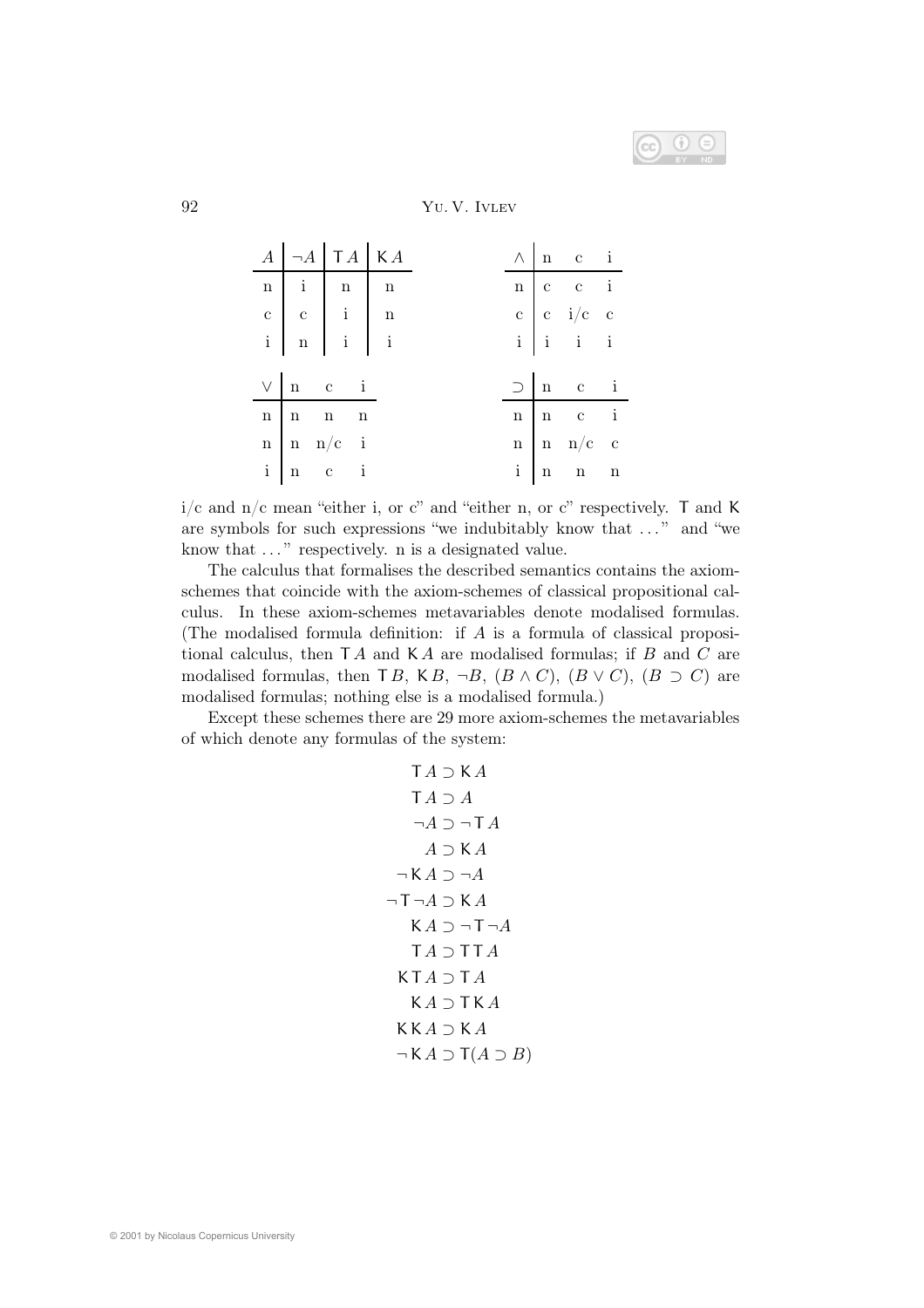

QUASI-MATRIX LOGIC AS A PARACONSISTENT LOGIC ... 93

$$
\begin{aligned}\n& \text{T } B \supset \text{T} (A \supset B) \\
& \text{T} (A \supset B) \supset (\text{T } A \supset \text{T } B) \\
& \text{T} (A \supset B) \supset (\text{K } A \supset \text{K } B) \\
& \text{K } B \supset (\text{K } A \supset B) \\
& \text{K } B \supset \text{K} (A \supset B) \\
& \text{K } \neg A \supset \text{K} (A \supset B) \\
& \text{T } A \wedge \text{T } B \supset \text{T} (A \wedge B) \\
& \text{T } A \wedge \text{K } B \supset \text{K} (A \wedge B) \\
& \text{T } A \wedge \text{K } B \supset \text{K} (A \wedge B) \\
& \text{T } (A \wedge B) \supset \text{T } A \wedge \text{T } B \\
& \text{K } (A \wedge B) \supset \text{K } A \wedge \text{K } B \\
& \text{T } A \vee (\text{K } A \wedge \text{K } \neg A) \vee \neg \text{K } A \\
& \text{T } A \vee \text{T } B \supset \text{T} (A \vee B) \\
& \text{K } A \vee \text{K } B \supset \text{K} (A \vee B) \\
& \text{T } (A \vee B) \supset \text{T } A \vee \text{K } B \\
& \text{T } (A \vee B) \supset \text{K } A \vee \text{T } B \\
& \text{K } (A \vee B) \supset \text{K } A \vee \text{K } B\n\end{aligned}
$$

The rules of inference are as follows: modus ponens; the rule of substitution of any number of occurrences of  $\neg\neg A$  by A and vice versa; Gödel's rule

## $A \Rightarrow \mathsf{T} A$

The proof definition is usual.

An inference is a non-empty finite sequence of formulas each of which is either a hypothesis from some set of hypotheses  $\Gamma$ , or a theorem, or a formula obtained from the preceding formulas of the sequence by one of the rules of inference including Gödel's rule. An inference is an inference of the last formula from the sequence from the hypotheses set  $\Gamma$ .

All the derived rules of inference of classical propositional calculus are rules of inference of the given calculus with the following restrictions: they can be applied only to modalised formulas. Indirect rules such as the rule of deduction

$$
\frac{\Gamma, A \Rightarrow B}{\Gamma \Rightarrow A \supset B}
$$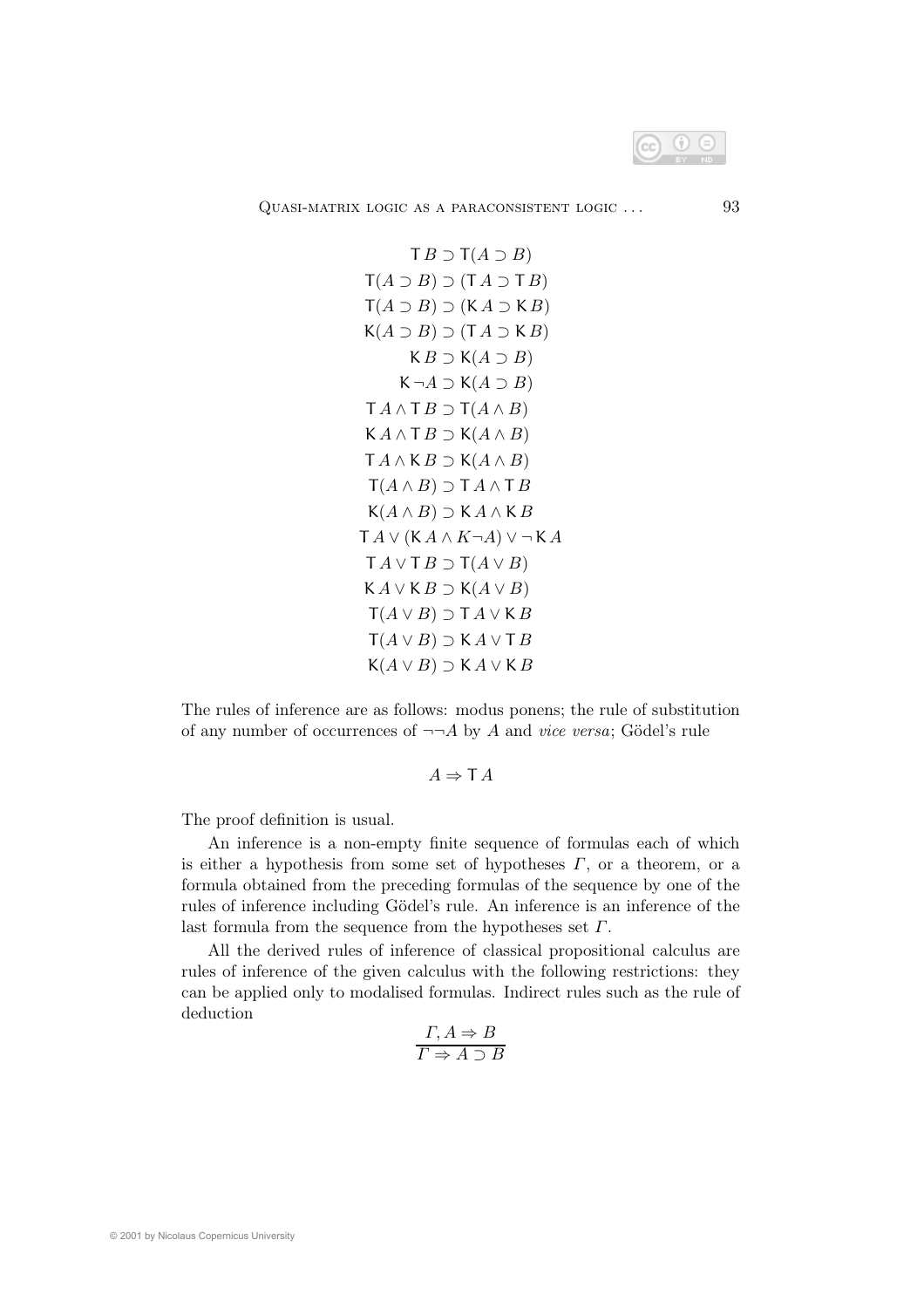

94 Yu. V. Ivlev

and the rule of reduction ad absurdum

$$
\frac{\varGamma, A\Rightarrow B; \quad \varGamma, A\Rightarrow \neg B}{\varGamma\Rightarrow \neg A}
$$

can not be applied to non-modalised formulas. However, the so-called weakened rule of reduction ad absurdum

$$
\frac{\Gamma, A \Rightarrow B; \quad \Gamma, A \Rightarrow \neg B}{\Gamma \Rightarrow \mathsf{K} \neg A}
$$

can be applied to non-modalised formulas.

In order to prove the metatheorem of semantic completeness the notion of alternative interpretation is introduced. An interpretation is a quasifunction  $\vert \cdot \vert$ . The alternative interpretation is a function  $\vert \cdot \vert$  assigning a "non-fractional" value to a alternative interpretations:  $\lfloor A \rfloor_1 = n, \lfloor A \rfloor_2 = c$ . We shall present only some induction step cases from the inductive definition of the function:

$$
[\mathsf{T} A] = \mathsf{n} \text{ iff } [A] = \mathsf{n};
$$

$$
[\mathsf{T} A] = \mathsf{i} \text{ iff } [A] = \mathsf{c} \text{ or } [A] = i;
$$

$$
[\mathsf{K} A] = \mathsf{i} \text{ iff } [A] = \mathsf{i};
$$

$$
[\mathsf{K} A] = \mathsf{n} \text{ iff } [A] = \mathsf{n} \text{ or } [A] = \mathsf{c};
$$

$$
[A \land B] = \mathsf{n} \text{ iff } [A] = [B] = \mathsf{n};
$$

$$
\text{if } ([A] = \mathsf{n} \text{ and } [B] = \mathsf{c}) \text{ or } ([A] = \mathsf{c} \text{ and } [B] = \mathsf{n}), \text{ then } [A \land B] = \mathsf{c};
$$

$$
\text{if } [A] = \mathsf{i} \text{ or } [B] = \mathsf{i}, \text{ then } [A \land B] = \mathsf{i};
$$

$$
\text{if } [A] = [B] = \mathsf{c}, \text{ then } [A \land B] \in \{\mathsf{i}, \mathsf{c}\}.
$$

In order to prove the metatheorem of semantic completeness of the calculus the following statement is proved: a set of formulas consistent with the calculus can be extended to a maximal consistent set.

Then the following lemma is proved: let  $W$  be a set of formulas consistent with the calculus. Then there is alternative interpretation assigning a designated value to every formula from W.

To prove the lemma we introduce the function  $\vert \ \vert_W$  that has the following feature: it is true for any arbitrary formula A that  $|A|_W = n$  iff  $TA \in W$ ;  $|A|_W = i$  iff  $\neg K A \in W$ ;  $|A|_W = c$  iff  $K A \in W$  and  $K \neg A \in W$ .

It is proved by induction on the number of occurrences of logical terms in the formula A that the function  $\vert \ \vert_W$  has all the properties of alternative interpretation, i.e. is alternative interpretation.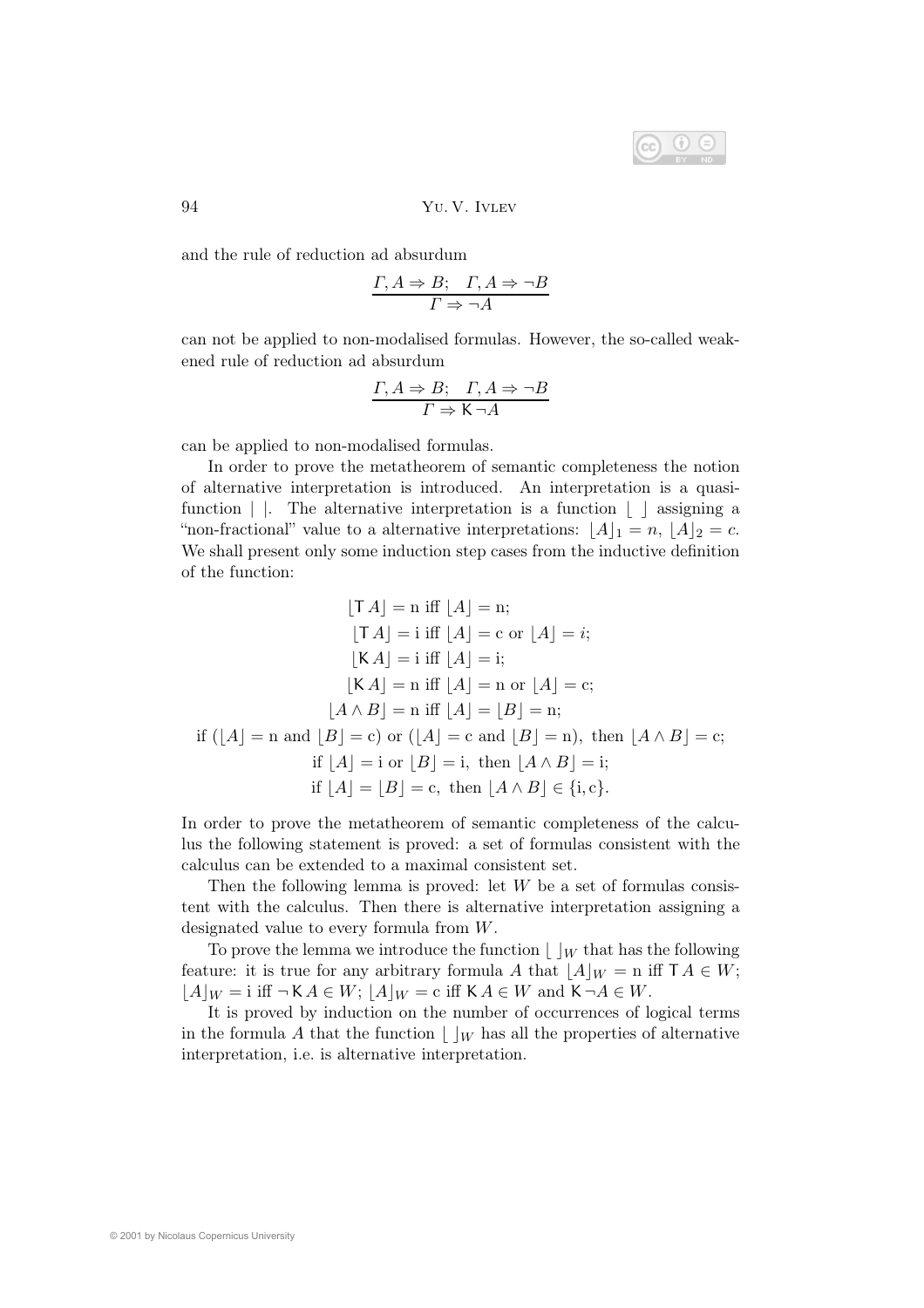

It is possible to construct a paraconsistent logic for statements of indubitable information.

Look at the classical logic principles, the principles of constructed logic and the principles of relevant logic and dual of Hao Wang logic.

| Classical logic                                                                                                                                                                                                                                                                                                                                                                            | This                              | Relevant                          | Dual of Hao<br>Wang               |
|--------------------------------------------------------------------------------------------------------------------------------------------------------------------------------------------------------------------------------------------------------------------------------------------------------------------------------------------------------------------------------------------|-----------------------------------|-----------------------------------|-----------------------------------|
| $(1)$ the principle of bivalency<br>(propositions take values from the<br>range $\{t \text{ (truth)}, f \text{ (falsity)}\}\$                                                                                                                                                                                                                                                              | generalisation<br>$\{n, c, i\}$   | generalisation<br>$\{n, c, i\}$   | generalisation<br>$\{n, c, i\}$   |
| $(2)$ the principle of consistency (a<br>proposition can not have both<br>values)                                                                                                                                                                                                                                                                                                          | can not have<br>two or three      | can have two<br>or three          | can have two<br>or three          |
| (3) the principle of excluded middle<br>(a proposition necessarily has some<br>of these values)                                                                                                                                                                                                                                                                                            | excluded<br>fourth                |                                   | excluded<br>fourth                |
| $(4)$ the principle of identity (in a<br>complex proposition, a system of<br>propositions, an argument one and<br>the same proposition has one and<br>the same value)                                                                                                                                                                                                                      | the principle<br>of identity      |                                   |                                   |
| (5) the principle of specifying the<br>truth value of a complex proposition<br>by truth values of elementary<br>propositions constituting it (in<br>propositional logic this principle<br>$acts as a matrix principle - logical$<br>connectives are defined by matrices,<br>in predicate logic it shows up in the<br>interpretation of logical terms and<br>predicates as truth functions) | the quasi-<br>matrix<br>principle | the quasi-<br>matrix<br>principle | the quasi-<br>matrix<br>principle |

State descriptions for classical logic:  $\{a'_1, \ldots, a'_r, \ldots\}$ ,  $a'_m$  is  $a_m$  or  $\neg a_m$ . State descriptions for relevant logic are subsets of the set  $\{a_1^n, a_1^c, a_1^i, \ldots, a_r^n\}$  $a_r^c, a_r^i, \ldots$ . If  $\alpha$  is state description for relevant logic, then  $a_m$  has value n in  $\alpha$  iff  $a_m^n \in \alpha$ ,  $a_m$  has value c iff  $a_m^c \in \alpha$ ,  $a_m$  has value c iff  $a_m^i \in \alpha$ . We introduce a relevant implication:  $\vdash A \rightarrow B \iff A \models B \iff$  information of B about all state descriptions  $(I(B, M))$  is part of information of A about all state descriptions  $(I(A, M)) \iff M_A \subseteq M_B$ . ( $M_A$  and  $M_B$  are all state descriptions in which  $A$ , respectively  $B$ , has value n. State descriptions for dual of Hao Wang logic are all subsets of the set  $\{a_1^n, a_1^c, a_1^i, \ldots, a_r^n, a_r^c, a_r^i, \ldots\}$ , for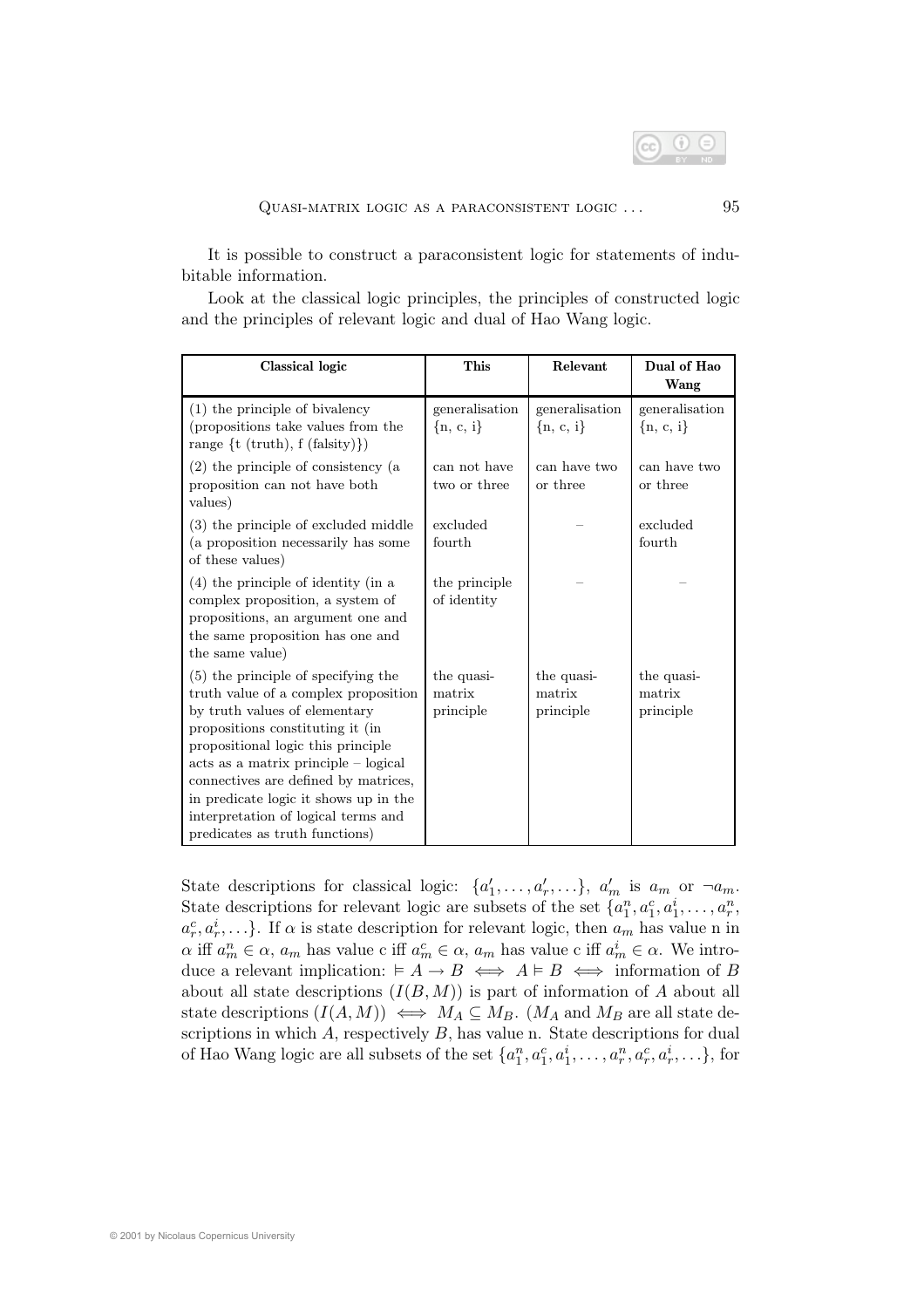

## 96 Yu. V. Ivlev

which are true:  $\forall' a_s (a_s^n \in \alpha \lor a_s^c \in \alpha \lor a_s^i \in \alpha)$ .  $\forall'$  and  $\lor'$  are symbols of metalanguage.

The calculus that formalises the described semantics of relevant logic contains the axiom-schemes that coincide with the axiom-schemes of propositional calculus E.In these axiom-schemes metavariables denote modalised formulas. Except these schemes there are 28 more axiom-schemes the metavariables of which denote any formulas of the system:

$$
TA \rightarrow KA
$$
  
\n
$$
TA \rightarrow A
$$
  
\n
$$
\neg A \rightarrow \neg TA
$$
  
\n
$$
A \rightarrow KA
$$
  
\n
$$
\neg A \rightarrow \neg A
$$
  
\n
$$
\neg T \neg A \rightarrow KA
$$
  
\n
$$
KA \rightarrow \neg T \neg A
$$
  
\n
$$
TA \rightarrow \neg T \neg A
$$
  
\n
$$
TA \rightarrow \neg T \neg A
$$
  
\n
$$
KA \rightarrow \neg T \neg A
$$
  
\n
$$
KA \rightarrow \neg T \neg A
$$
  
\n
$$
KA \rightarrow \neg T \neg A
$$
  
\n
$$
KA \rightarrow \neg T \neg A
$$
  
\n
$$
KA \rightarrow \neg T \neg A
$$
  
\n
$$
KA \rightarrow \neg T \neg A
$$
  
\n
$$
KA \rightarrow \neg T \neg A
$$
  
\n
$$
KA \rightarrow \neg T \neg A
$$
  
\n
$$
KA \rightarrow \neg T \neg A
$$
  
\n
$$
KA \rightarrow \neg T \neg A
$$
  
\n
$$
TA \rightarrow \neg T \neg A
$$
  
\n
$$
TA \rightarrow \neg T \neg A
$$
  
\n
$$
TA \rightarrow \neg T \neg A
$$
  
\n
$$
TA \rightarrow \neg T \neg A
$$
  
\n
$$
TA \rightarrow \neg T \neg A
$$
  
\n
$$
KA \rightarrow \neg T \neg A
$$
  
\n
$$
KA \rightarrow \neg T \neg A
$$
  
\n
$$
KA \rightarrow \neg T \neg A
$$
  
\n
$$
KA \rightarrow \neg T \neg A
$$
  
\n
$$
KA \rightarrow \neg T \neg A
$$
  
\n
$$
KA \rightarrow \neg T \neg A
$$
  
\n
$$
KA \rightarrow \neg T \neg A
$$
  
\n
$$
KA \rightarrow \neg T \neg A
$$
  
\n
$$
KA \rightarrow \neg T \neg A
$$
  
\n
$$
KA \rightarrow \neg T \neg A
$$
  
\n
$$
KA \rightarrow \neg T \neg A
$$
  
\n
$$
KA \rightarrow \neg T \neg A
$$
  
\n
$$
KA \rightarrow \neg T \neg A
$$
  
\n
$$
KA \
$$